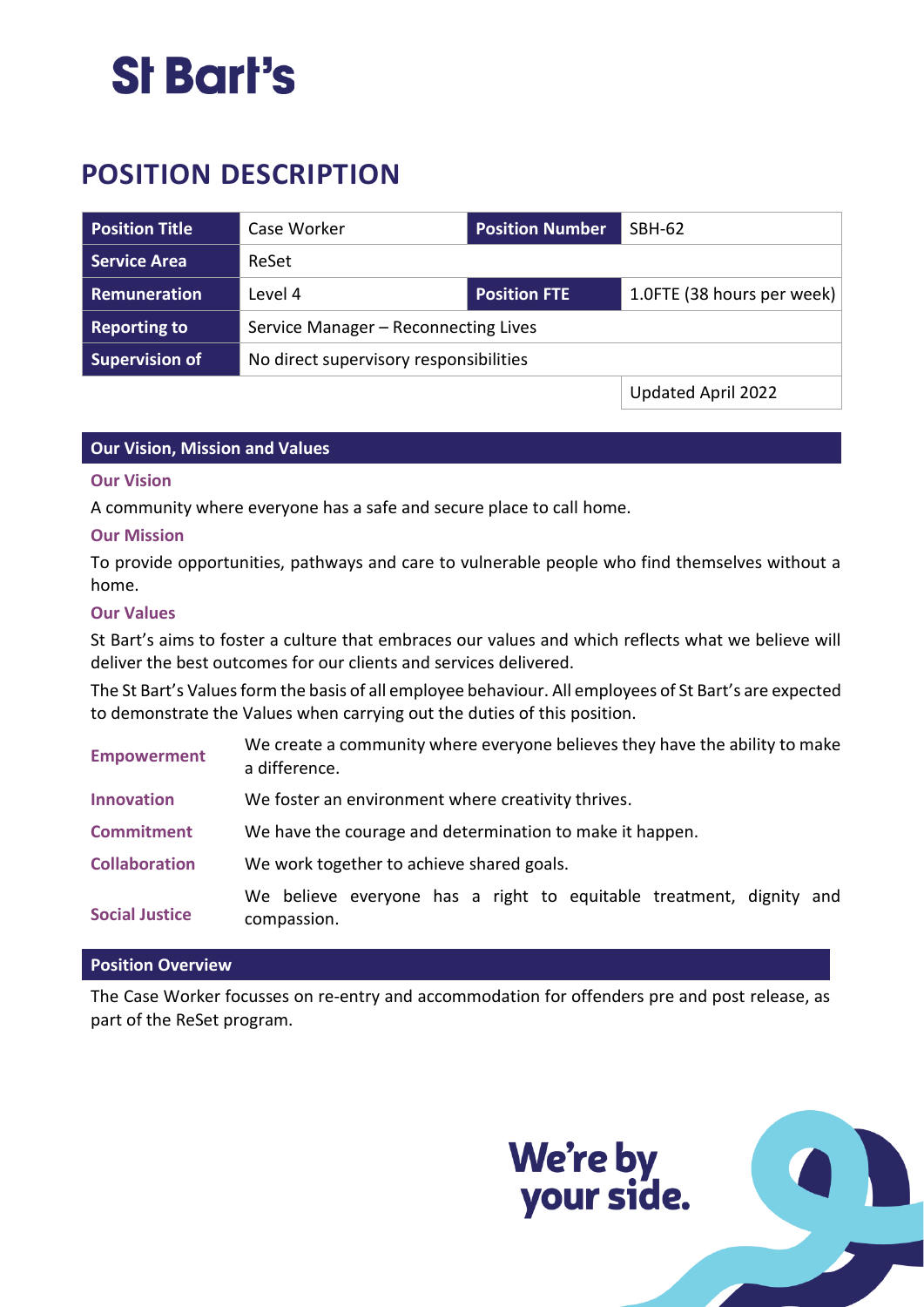# St Bart's

#### **Key Responsibilities**

- Provide individualised and person centred through care support to meet consumer needs in order to achieve successful re-entry and accommodation from prison to the community.
- Provide culturally appropriate, respectful, sensitive and secure pre and post release support, and build relationships and connection with Aboriginal peoples referred to the service.
- Assist offenders to address criminogenic needs, increase personal functioning, and to make positive changes to lessen the risk of reoffending.
- Support individuals through specialist referral and linkages when in crisis and assist them to engage with and fully participate in support programs that will assist them to achieve positive outcomes.
- Be responsible for a caseload, participation in direct client activities, and other allocated client related tasks.
- Develop and maintain respectful, supportive, collaborative, and responsive relationships with both internal and external stakeholders.
- Ensure all required documentation, inclusive of case notes, screenings, assessments, support plans, etc. are maintained and provide regular data relating to consumer activity as required for reporting purposes.
- Attend all meetings, forums, workshops, training, and supervision as required.

#### **Additional Objectives for all St Bart's employees**

- Ensure personal health and safety at work and that of others complying with all Occupational Health and Safety requirements and as directed by St Barts.
- Participate in the St Barts Immunisation Program in line with specific position requirements, including any applicable pre-employment and/or ongoing immunisation as determined by St Barts.
- Understand, comply with, and adhere to the St Barts Code of Conduct, all other policies, procedures and work practices, and complete all necessary OneVault requirements within set timeframes.
- Participate in, and contribute to, all St Barts Quality Improvement and Risk Management programs, to encourage and promote organisational performance and deliver better consumer outcomes.
- Participate in and provide support in all accreditation, compliance and national standards activities as required.
- Participate in essential and/or mandatory training annually as required and directed.
- Have collaborative working relationships with the team and internal customers, and actively contribute to all team meetings and effectiveness of the team function.
- Perform other duties as directed.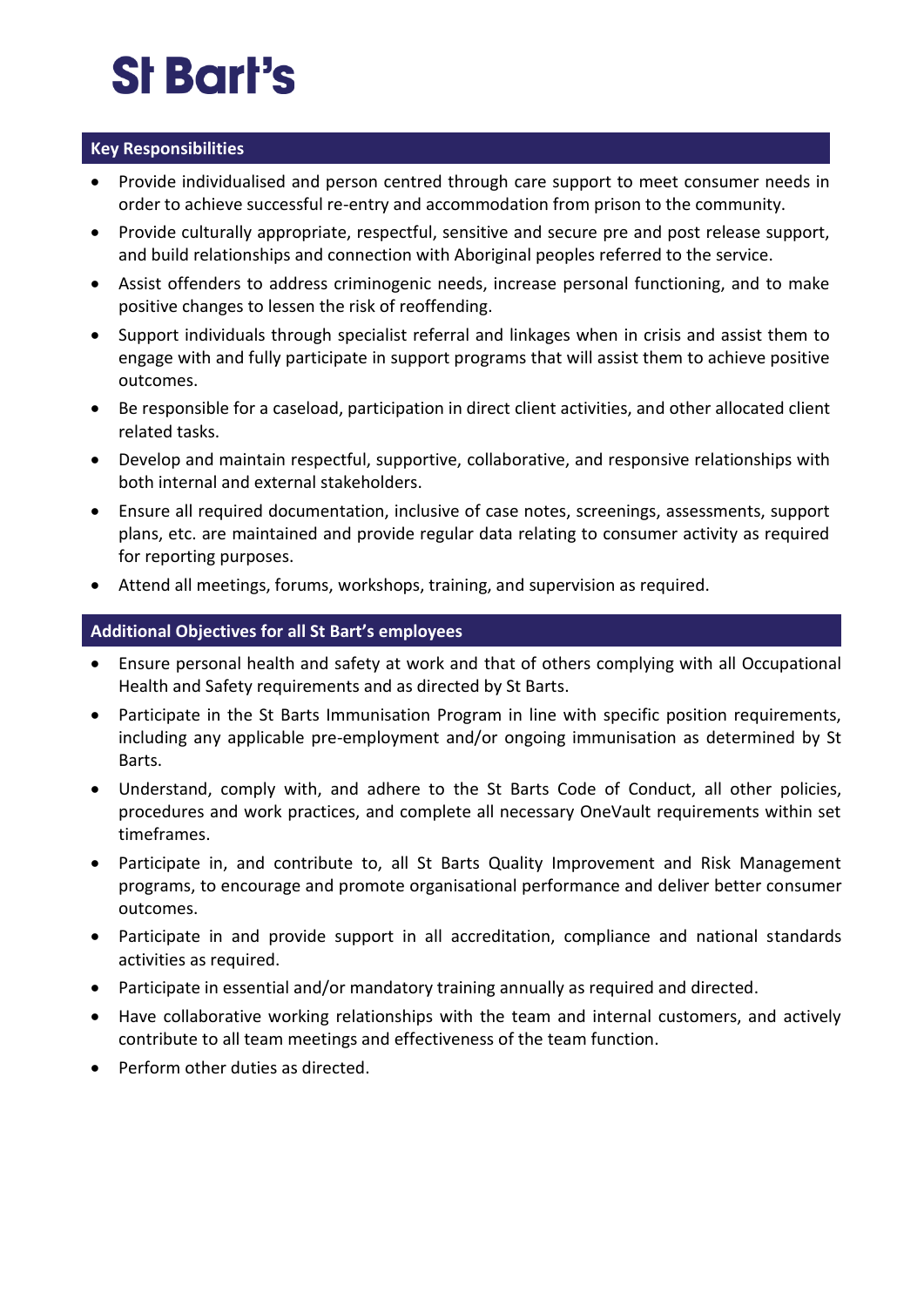## **St Bart's**

| <b>Selection Criteria</b>                                                                                                                              |           |  |  |  |
|--------------------------------------------------------------------------------------------------------------------------------------------------------|-----------|--|--|--|
| <b>Education</b>                                                                                                                                       |           |  |  |  |
| Tertiary qualification (minimum Diploma) in Social Sciences or similar<br>discipline                                                                   | Essential |  |  |  |
| <b>Experience</b>                                                                                                                                      |           |  |  |  |
| Demonstrated experience relevant to the position                                                                                                       | Essential |  |  |  |
| Experience working with people engaged with the Justice system                                                                                         | Essential |  |  |  |
| <b>Knowledge, Skills and Abilities</b>                                                                                                                 |           |  |  |  |
| Understanding and knowledge of working with Aboriginal and Torres Straits<br>Islander families and children in contact with the justice system         | Essential |  |  |  |
| Knowledge and understanding of recovery and trauma informed practice<br>and to work within this framework, including strong reflective practice skills | Essential |  |  |  |
| Well developed interpersonal skills with the ability to work with a diverse<br>range of people                                                         | Essential |  |  |  |
| Excellent organisational and time management skills, including the ability to<br>prioritise and manage multiple and competing work tasks               | Essential |  |  |  |
| Computer skills including Microsoft Office Word and client database<br>applications                                                                    | Essential |  |  |  |
| <b>Other</b>                                                                                                                                           |           |  |  |  |
| A current satisfactory National Police Clearance obtained within the last<br>three months                                                              | Essential |  |  |  |
| <b>Current First Aid Certificate</b>                                                                                                                   | Essential |  |  |  |
| A current WA "C" Class Drivers Licence                                                                                                                 | Essential |  |  |  |
| Working with Children Check                                                                                                                            | Essential |  |  |  |

#### **Declaration**

I accept the responsibilities as outlined in this position description, and understand that these may be updated from time to time in accordance with operational and organisational requirements. I commit to role modelling St Bart's values and commit to the Code of Conduct while undertaking my duties.

**Employee Name** Date **Signature Date**